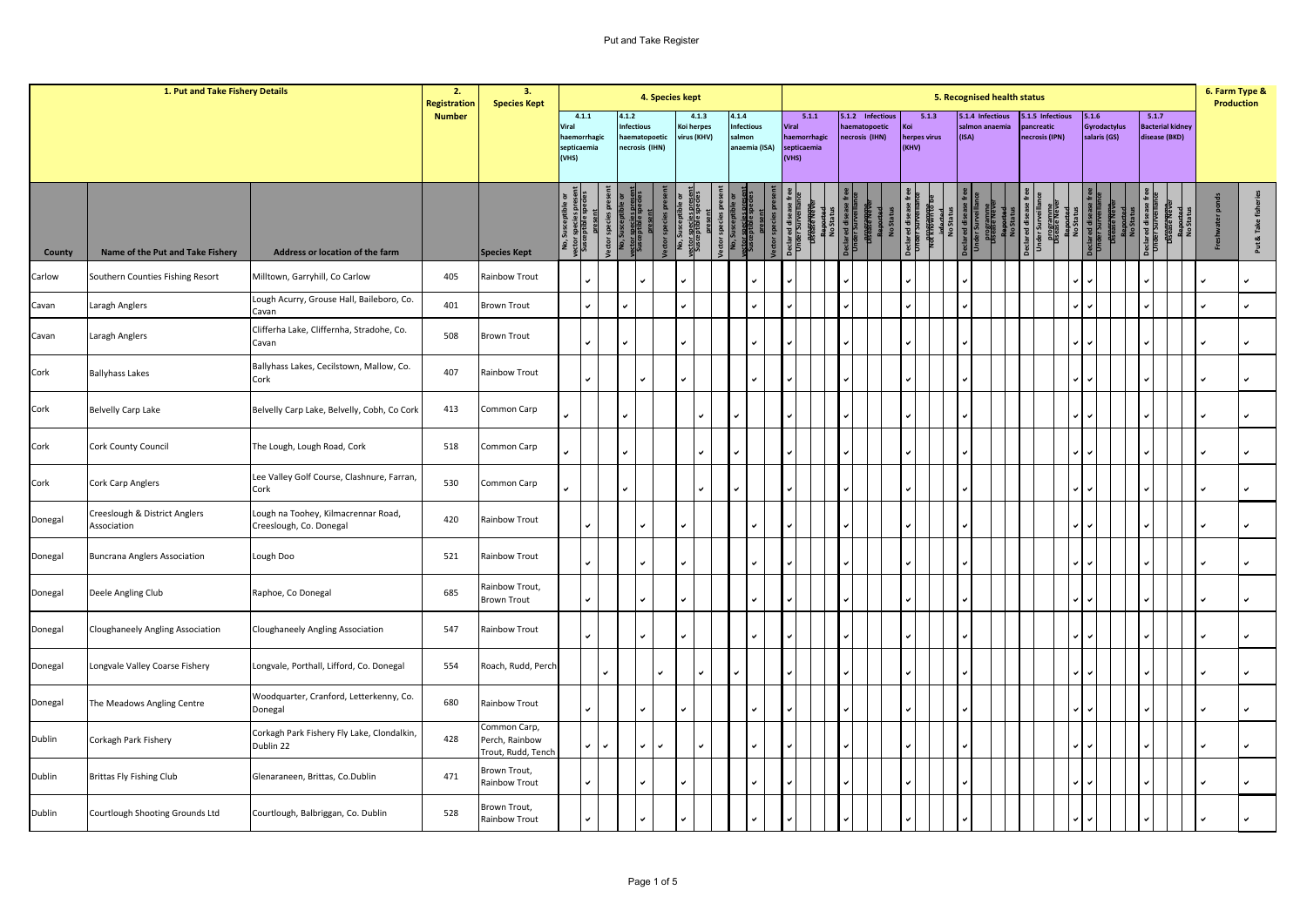|               | 1. Put and Take Fishery Details               |                                                                        | 2.<br><b>Registration</b> | 3.<br><b>Species Kept</b>                                           |                                                        |                   |                            | 4. Species kept               |                                    |      |                                                       |                               |                       |                                        |                  |               |                       |       | 5. Recognised health status       |              |                                                |       |                                     |       |                                          | 6. Farm Type &<br><b>Production</b> |                 |
|---------------|-----------------------------------------------|------------------------------------------------------------------------|---------------------------|---------------------------------------------------------------------|--------------------------------------------------------|-------------------|----------------------------|-------------------------------|------------------------------------|------|-------------------------------------------------------|-------------------------------|-----------------------|----------------------------------------|------------------|---------------|-----------------------|-------|-----------------------------------|--------------|------------------------------------------------|-------|-------------------------------------|-------|------------------------------------------|-------------------------------------|-----------------|
|               |                                               |                                                                        | <b>Number</b>             |                                                                     | 4.1.1<br>Viral<br>haemorrhagic<br>septicaemia<br>(VHS) |                   | 4.1.2<br><b>Infectious</b> | ematopoetic<br>necrosis (IHN) | 4.1.3<br>Koi herpes<br>virus (KHV) |      | 4.1.4<br><b>Infectious</b><br>salmon<br>anaemia (ISA) | Viral<br>septicaemia<br>(VHS) | 5.1.1<br>haemorrhagic | haematopoetic<br><b>necrosis (IHN)</b> | 5.1.2 Infectious | Coi.<br>(KHV) | 5.1.3<br>herpes virus | (ISA) | 5.1.4 Infectious<br>almon anaemia |              | .1.5 Infectious<br>ancreatic<br>necrosis (IPN) | 5.1.6 | <b>Gyrodactylus</b><br>salaris (GS) | 5.1.7 | <b>Bacterial kidney</b><br>disease (BKD) |                                     |                 |
| County        | Name of the Put and Take Fishery              | Address or location of the farm                                        |                           | <b>Species Kept</b>                                                 | vector<br>Susc                                         |                   | etor                       |                               | <b>Edge</b>                        | tor: |                                                       |                               |                       |                                        |                  |               |                       |       |                                   | eclared dise |                                                |       |                                     |       |                                          |                                     | Put & Take fish |
| <b>Dublin</b> | <b>Gormanston &amp; District Anglers</b>      | Wavin Lake, Balrothery, Co. Dublin                                     | 553                       | Brown Trout,<br>Rainbow Trout                                       |                                                        | u.                |                            |                               |                                    |      |                                                       |                               |                       |                                        |                  |               |                       |       |                                   |              |                                                |       |                                     |       |                                          |                                     | v               |
| <b>Dublin</b> | Balbriggan and Skerries Angling Club          | Hynestown Resevoir, Naul, Co. Dublin                                   | 619                       | Brown Trout,<br>Rainbow Trout,<br>Rudd                              |                                                        | $\mathbf{v}$<br>V |                            | $\checkmark$<br>v             | $\checkmark$                       |      |                                                       |                               |                       |                                        |                  |               |                       |       |                                   |              |                                                |       |                                     |       |                                          |                                     | $\checkmark$    |
| Dublin        | Killinarden Angling Initiative                | Ballymount Lake, Ballymount, Tallaght,<br>Dublin 24                    | 707                       | Common Carp,<br>Perch, Rudd                                         |                                                        | ✓                 |                            |                               |                                    |      |                                                       |                               |                       |                                        |                  |               |                       |       |                                   |              |                                                |       |                                     |       |                                          |                                     | $\checkmark$    |
| Galway        | Inland Fisheries Ireland                      | Lough Acalla, Kilconnell, Co Galway                                    | 435                       | Brown Trout,<br>Rainbow Trout                                       |                                                        | $\checkmark$      |                            |                               |                                    |      |                                                       |                               |                       |                                        |                  |               |                       |       |                                   |              |                                                |       |                                     |       |                                          |                                     | $\checkmark$    |
| Galway        | IFI Western Regional Fisheries Board          | Moher Lough, Liscarney, Westport, Co.<br>Mayo                          | 436                       | <b>Brown Trout</b>                                                  |                                                        |                   |                            |                               |                                    |      |                                                       |                               |                       |                                        |                  |               |                       |       |                                   |              |                                                |       |                                     |       |                                          |                                     | $\checkmark$    |
| Galway        | Oughterard Holiday Hostel & Angling<br>Centre | Canrawer Lough & Railway Lough, Station<br>Road, Ougterard, Co. Galway | 537                       | Rainbow Trout                                                       |                                                        |                   |                            |                               |                                    |      |                                                       |                               |                       |                                        |                  |               |                       |       |                                   |              |                                                |       |                                     |       |                                          |                                     | $\checkmark$    |
| Kerry         | Kerry Outdoor Leisure Centre Ltd              | Dromore Old, Killarney, Co. Kerry                                      | 440                       | <b>Brown Trout</b>                                                  |                                                        | $\checkmark$      |                            |                               |                                    |      |                                                       |                               |                       |                                        |                  |               |                       |       |                                   |              |                                                |       |                                     |       |                                          |                                     | v               |
| Kilkenny      | Castlecomer Lakes Company                     | Castlecomer Angling Lakes, Castlecomer,<br>Co. Kilkenny                | 638                       | <b>Rainbow Trout</b>                                                |                                                        |                   |                            |                               |                                    |      |                                                       |                               |                       |                                        |                  |               |                       |       |                                   |              |                                                |       |                                     |       |                                          |                                     | $\checkmark$    |
| Kildare       | Lyreen Angling Club                           | Old Dunboyne Road, Maynooth, Co.<br>Kildare                            | 441                       | Common Carp,<br>Rainbow Trout,<br>Hybrid/Bream, Koi<br>Carp, Tench  |                                                        | $\checkmark$<br>✓ |                            | $\checkmark$<br>v             | $\checkmark$                       |      |                                                       |                               |                       |                                        |                  |               |                       |       |                                   |              |                                                |       |                                     |       |                                          |                                     | $\checkmark$    |
| Kildare       | Larch Hill Arcadian Gardens                   | Larch Hill, Kilcock, Co. Kildare                                       | 442                       | Common Carp                                                         |                                                        |                   |                            |                               | $\checkmark$                       |      |                                                       |                               |                       |                                        |                  |               |                       |       |                                   |              |                                                |       |                                     |       |                                          |                                     | $\checkmark$    |
| Kildare       | Curragh Springs Fishery                       | Curragh Springs, Thornfield Manor, The<br>Curragh, Co. Kildare         | 538                       | Rainbow Trout                                                       |                                                        |                   |                            | پ                             |                                    |      |                                                       |                               |                       |                                        |                  |               |                       |       |                                   |              |                                                |       |                                     |       |                                          |                                     | $\checkmark$    |
| Kildare       | K Club                                        | K Club lake, Straffan, Co. Kildare                                     | 608                       | Brown Trout,<br>Common Carp,<br>Pike, Rainbow<br>Trout, Rudd, Tench |                                                        | $\checkmark$<br>✓ |                            | $\checkmark$<br>v             | v                                  |      |                                                       |                               |                       |                                        |                  |               |                       |       |                                   |              |                                                |       |                                     |       |                                          |                                     | v               |
| Laois         | Stradbally Lake                               | Stradbally Lake Trout Fishery, Timahoe Rd,<br>Stradbally, Co. Laois    | 444                       | Brown Trout,<br>Rainbow Trout                                       |                                                        |                   |                            |                               |                                    |      |                                                       |                               |                       |                                        |                  |               |                       |       |                                   |              |                                                |       |                                     |       |                                          |                                     | $\checkmark$    |
| Laois         | <b>Ballinakill Angling Club</b>               | Gills Pond & Mass Lough, Ballinakill, Co.<br>Laoise                    | 531                       | Common Carp,<br>Perch, Rudd,<br>Hybrid/Bream, Eel,<br>Tench         |                                                        | v.                |                            |                               |                                    |      |                                                       |                               |                       |                                        |                  |               |                       |       |                                   |              |                                                |       |                                     |       |                                          |                                     |                 |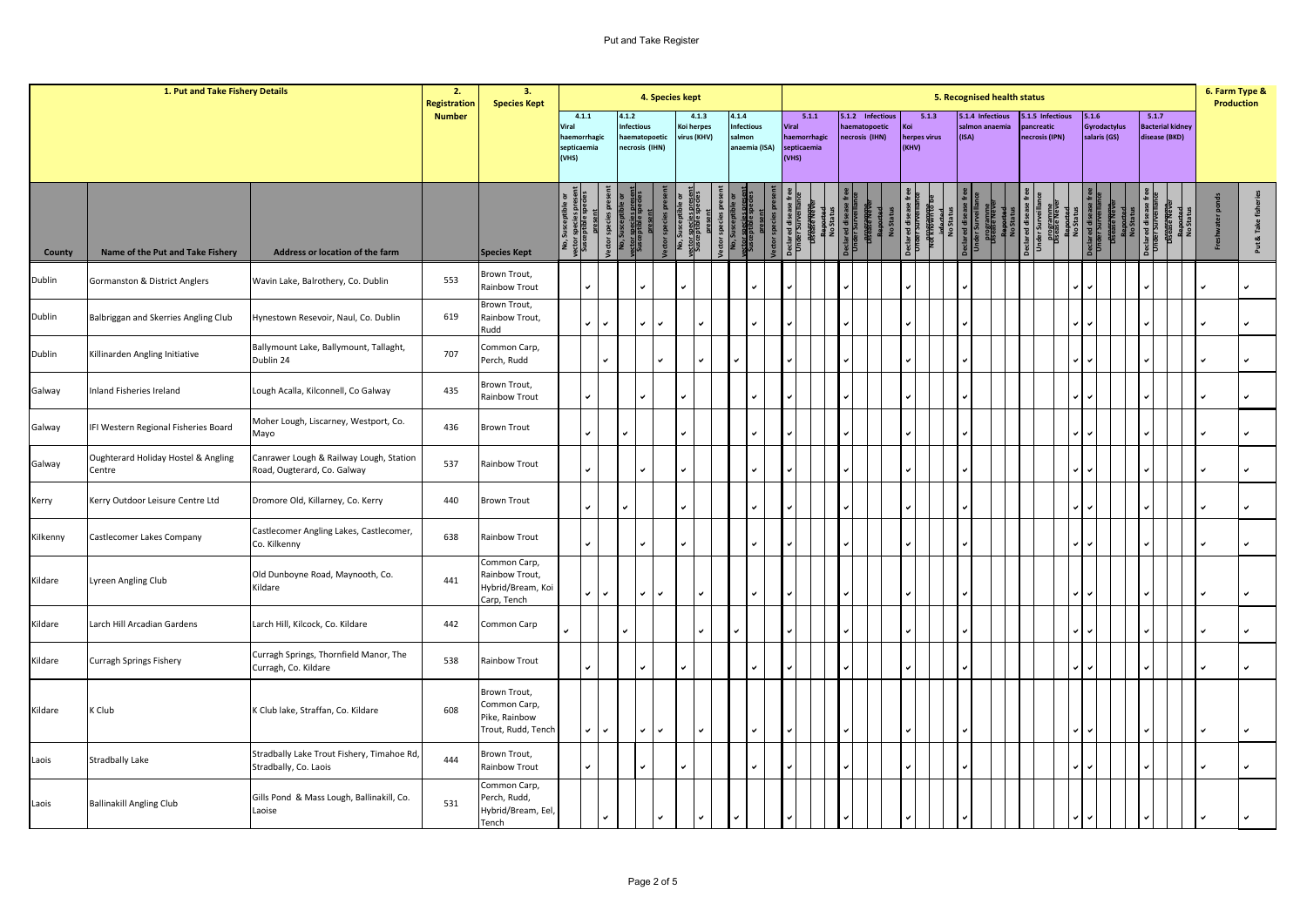## Put and Take Register

|          | 1. Put and Take Fishery Details                                      |                                                                              | 2.<br><b>Registration</b> | 3.<br><b>Species Kept</b>                        |                                                        |        |                    | 4. Species kept               |                                    |                                              |                                                       |  |                                                     |                                       |       | 5. Recognised health status        |  |                                                 |                                       |  |                                                   |      | 6. Farm Type &<br><b>Production</b> |
|----------|----------------------------------------------------------------------|------------------------------------------------------------------------------|---------------------------|--------------------------------------------------|--------------------------------------------------------|--------|--------------------|-------------------------------|------------------------------------|----------------------------------------------|-------------------------------------------------------|--|-----------------------------------------------------|---------------------------------------|-------|------------------------------------|--|-------------------------------------------------|---------------------------------------|--|---------------------------------------------------|------|-------------------------------------|
|          |                                                                      |                                                                              | <b>Number</b>             |                                                  | 4.1.1<br>Viral<br>haemorrhagic<br>septicaemia<br>(VHS) |        | 4.1.2<br>nfectious | aematopoetic<br>ecrosis (IHN) | 4.1.3<br>Koi herpes<br>virus (KHV) | 4.1.4<br>nfectious<br>almon<br>anaemia (ISA) | 5.1.1<br>Viral<br>aemorrhagic<br>septicaemia<br>(VHS) |  | 5.1.2 Infectious<br>haematopoetic<br>necrosis (IHN) | 5.1.3<br>Koi<br>herpes virus<br>(KHV) | (ISA) | 5.1.4 Infectious<br>salmon anaemia |  | 5.1.5 Infectious<br>ancreatic<br>necrosis (IPN) | 5.1.6<br>Gyrodactylus<br>salaris (GS) |  | 5.1.7<br><b>Bacterial kidney</b><br>disease (BKD) |      |                                     |
| County   | Name of the Put and Take Fishery                                     | Address or location of the farm                                              |                           | <b>Species Kept</b>                              | ector species prese<br>Susceptible specie:             |        |                    |                               |                                    |                                              |                                                       |  |                                                     |                                       |       |                                    |  |                                                 |                                       |  |                                                   | Fres | Put & Take                          |
| Laois    | Rathadaire Lake                                                      | Rathadaire Lake, Ballybrittas, Co. Laois                                     | 668                       | Common Carp                                      |                                                        |        |                    |                               |                                    |                                              |                                                       |  |                                                     |                                       |       |                                    |  |                                                 |                                       |  |                                                   |      |                                     |
| Leitrim  | <b>Tooman Fisheries</b>                                              | Tooman Fisheries, Tooman House,<br>Dromad, Co. Leitrim                       | 443                       | Common Carp,<br>Perch,<br>Hybrid/Bream,<br>Tench |                                                        | v      |                    |                               |                                    |                                              |                                                       |  |                                                     |                                       |       |                                    |  |                                                 |                                       |  |                                                   |      |                                     |
| Leitrim  | Rinn-Shannon and District Angling Club                               | ough Rowan, Laragh, Gorvagh, Co.<br>Leitrim.                                 | 514                       | Brown Trout, Pike,<br>Perch, Rainbow<br>Trout    |                                                        | ✓<br>v |                    |                               |                                    |                                              |                                                       |  |                                                     |                                       |       |                                    |  |                                                 |                                       |  |                                                   |      |                                     |
| Limerick | <b>Ballyneale Farm</b>                                               | Ballyneale Farm, Ballinagarry, Co. Limerick                                  | 448                       | Common Carp                                      |                                                        |        |                    |                               |                                    |                                              |                                                       |  |                                                     |                                       |       |                                    |  |                                                 |                                       |  |                                                   |      |                                     |
| Mayo     | IFI North Western Regional Fisheries<br>Board                        | Lough Bo, N/E Lough Arrow, Co. Mayo                                          | 450                       | Brown Trout,<br>Rainbow Trout                    | v                                                      |        |                    |                               |                                    |                                              |                                                       |  |                                                     |                                       |       |                                    |  |                                                 |                                       |  |                                                   |      | ر                                   |
| Mayo     | IFI North Western Regional Fisheries<br>Board                        | Ballin Lough, Westport, Co. Mayo                                             | 451                       | Brown Trout,<br>Rainbow Trout                    |                                                        | ✓      |                    |                               |                                    |                                              |                                                       |  |                                                     |                                       |       |                                    |  |                                                 |                                       |  |                                                   |      |                                     |
| Mayo     | Ballymote Angling Club/IFI North<br>Western Regional Fisheries Board | Lough na Labe, Ballymote, Co. Mayo                                           | 455                       | Brown Trout,<br>Rainbow Trout                    | ✓                                                      |        |                    |                               |                                    |                                              |                                                       |  |                                                     |                                       |       |                                    |  |                                                 |                                       |  |                                                   |      |                                     |
| Meath    | Rathbeggan Lakes                                                     | Rathbeggan Lakes, Dunshaughlin, Co.<br>Meath                                 | 458                       | Rainbow Trout                                    | v                                                      |        |                    |                               |                                    |                                              |                                                       |  |                                                     |                                       |       |                                    |  |                                                 |                                       |  |                                                   |      |                                     |
| Monaghan | Carrickmacross Trout Anglers                                         | Lough na Gernaman, Lisdoonan,<br>Donaghmoyne, Carrickmacross,<br>Co.Monaghan | 459                       | Brown Trout,<br>Rainbow Trout                    |                                                        | ✓      |                    |                               |                                    |                                              |                                                       |  |                                                     |                                       |       |                                    |  |                                                 |                                       |  |                                                   |      |                                     |
| Monaghan | Carrickmacross Trout Anglers                                         | Baidte Lake, Corduffkelly, Carrickmacross,<br>Co.Monaghan                    | 460                       | Brown Trout,<br>Rainbow Trout                    | ✓                                                      |        |                    |                               |                                    |                                              |                                                       |  |                                                     |                                       |       |                                    |  |                                                 |                                       |  |                                                   |      |                                     |
| Monaghan | Carrickmacross Trout Anglers                                         | Creevy Lake, Creevy, Carrickmacross,<br>Co.Monaghan                          | 461                       | Brown Trout,<br>Rainbow Trout                    | V                                                      |        |                    |                               |                                    |                                              |                                                       |  |                                                     |                                       |       |                                    |  |                                                 |                                       |  |                                                   |      |                                     |
| Monaghan | Castleblayney Anglers Club                                           | Muckno Mill Lough, Milltown,<br>Castleblayney, Co Monaghan                   | 462                       | Brown Trout,<br>Rainbow Trout                    |                                                        | ✓      |                    |                               |                                    |                                              |                                                       |  |                                                     |                                       |       |                                    |  |                                                 |                                       |  |                                                   |      |                                     |
| Monaghan | Spring Lake Angling Club                                             | Spring Lake, Carrickmacross, Co.<br>Monaghan                                 | 431                       | Rainbow Trout                                    | v                                                      |        |                    |                               |                                    |                                              |                                                       |  |                                                     |                                       |       |                                    |  |                                                 |                                       |  |                                                   |      |                                     |
| Monaghan | Drumganny Lake Anglers                                               | Drumganny, Inniskeen, Co. Monaghan                                           | 718                       | Rainbow Trout                                    |                                                        |        |                    |                               |                                    |                                              |                                                       |  |                                                     |                                       |       |                                    |  |                                                 |                                       |  |                                                   |      |                                     |
| Monaghan | Clones Angling Club                                                  | Waterworks Resorvoir Scottshouse,<br>Clones, Co. Monaghan                    | 551                       | Brown Trout                                      | v                                                      |        |                    |                               |                                    |                                              |                                                       |  |                                                     |                                       |       |                                    |  |                                                 |                                       |  |                                                   |      |                                     |
| Monaghan | Inniskeen Anglers Association                                        | Drumganny, Inniskeen PO, Co. Monaghan                                        | 446                       | Rainbow Trout                                    |                                                        | ✓      |                    |                               |                                    |                                              |                                                       |  |                                                     |                                       |       |                                    |  |                                                 |                                       |  |                                                   |      |                                     |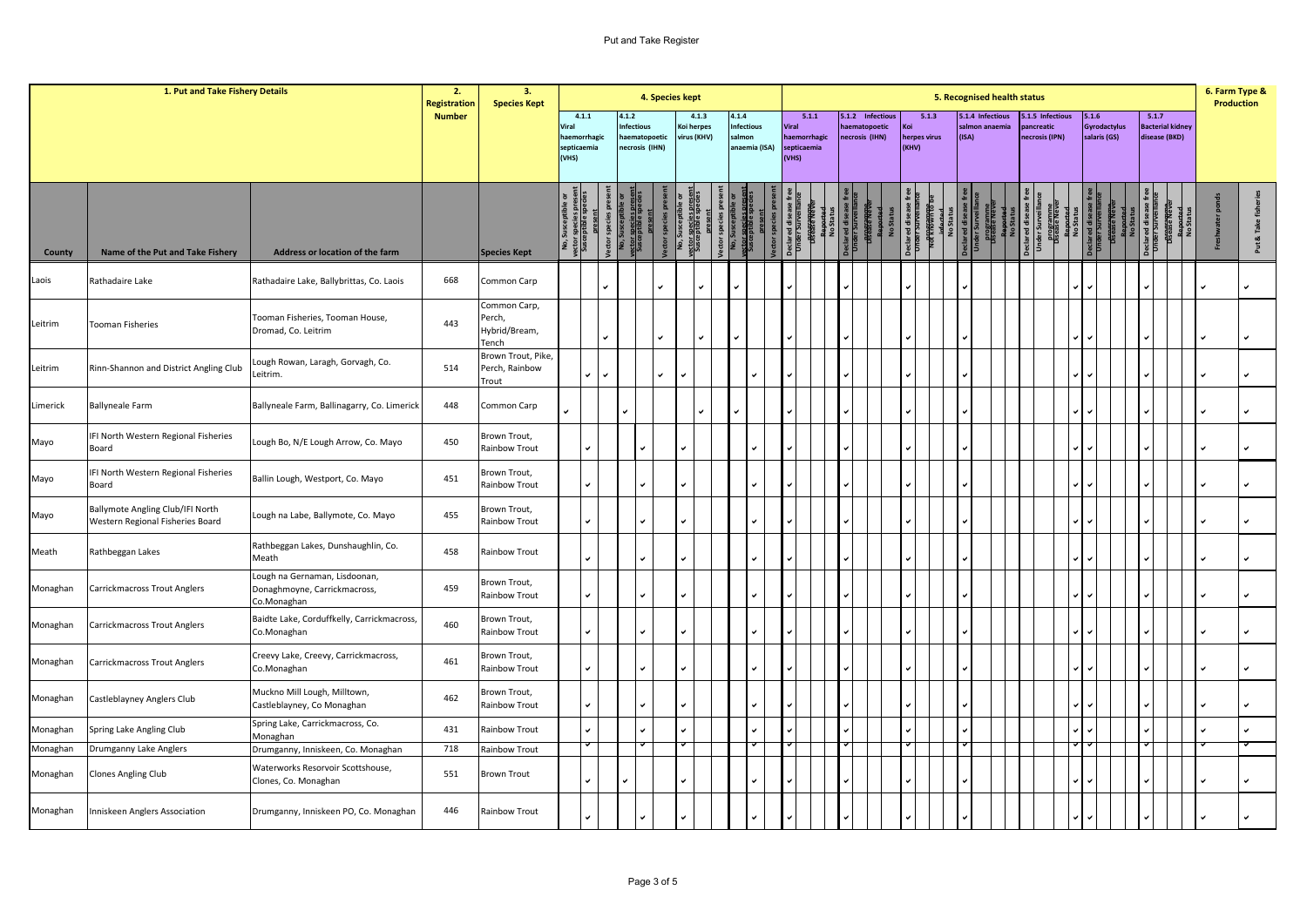## Put and Take Register

|                    | 1. Put and Take Fishery Details                                   |                                                                                    | 2.<br><b>Registration</b> | 3.<br><b>Species Kept</b>                                    |                               |                       |               |                                                     | 4. Species kept |                                    |                                                       |                               |                       |                                 |                  |              |                       |       | 5. Recognised health status        |                                               |       |                              |       |                                          | 6. Farm Type &<br><b>Production</b> |            |
|--------------------|-------------------------------------------------------------------|------------------------------------------------------------------------------------|---------------------------|--------------------------------------------------------------|-------------------------------|-----------------------|---------------|-----------------------------------------------------|-----------------|------------------------------------|-------------------------------------------------------|-------------------------------|-----------------------|---------------------------------|------------------|--------------|-----------------------|-------|------------------------------------|-----------------------------------------------|-------|------------------------------|-------|------------------------------------------|-------------------------------------|------------|
|                    |                                                                   |                                                                                    | <b>Number</b>             |                                                              | Viral<br>septicaemia<br>(VHS) | 4.1.1<br>haemorrhagic | 4.1.2         | <b>Infectious</b><br>aematopoetic<br>necrosis (IHN) |                 | 4.1.3<br>Koi herpes<br>rirus (KHV) | 4.1.4<br><b>Infectious</b><br>salmon<br>anaemia (ISA) | Viral<br>septicaemia<br>(VHS) | 5.1.1<br>haemorrhagic | haematopoetic<br>necrosis (IHN) | 5.1.2 Infectious | Koi<br>(KHV) | 5.1.3<br>herpes virus | (ISA) | 5.1.4 Infectious<br>salmon anaemia | .1.5 Infectious<br>ncreatic<br>necrosis (IPN) | 5.1.6 | Gyrodactylus<br>salaris (GS) | 5.1.7 | <b>Bacterial kidney</b><br>disease (BKD) |                                     |            |
|                    |                                                                   |                                                                                    |                           |                                                              |                               | ass<br>Susc           | No, S<br>ctor |                                                     |                 |                                    |                                                       |                               |                       |                                 |                  |              |                       |       |                                    |                                               |       |                              |       |                                          |                                     | Put & Take |
| County<br>Monaghan | Name of the Put and Take Fishery<br>Inniskeen Anglers Association | Address or location of the farm<br>Tray, Cullouille, Inniskeen PO, Co.<br>Monaghan | 447                       | <b>Species Kept</b><br>Rainbow Trout                         |                               |                       |               |                                                     |                 |                                    |                                                       |                               |                       |                                 |                  |              |                       |       |                                    |                                               |       |                              |       |                                          |                                     |            |
| Offaly             | Lough Aishling Fishery                                            | Lough Aishling Fishery, Rathvilla,<br>Edenderry, Co. Offaly                        | 457                       | Perch, Rainbow<br>Trout, Rudd,<br>Hybrid/Bream,<br>Tench     |                               | ✓<br>$\checkmark$     |               | $\checkmark$                                        | $\checkmark$    | $\checkmark$                       | ✓                                                     |                               |                       |                                 |                  |              |                       |       |                                    |                                               |       |                              |       |                                          |                                     |            |
| Offaly             | Carp Anglers Club of Ireland                                      | Lough Tauran & Finnamore Lake, Blueball,<br>Co. Offaly.                            | 529                       | Common Carp,<br>Pike, Perch, Rudd,<br>Hybrid/Bream,<br>Tench |                               | ◡<br>$\checkmark$     |               |                                                     | ◡               | $\checkmark$                       |                                                       |                               |                       |                                 |                  |              |                       |       |                                    |                                               |       |                              |       |                                          |                                     | ✓          |
| Tipperary          | Kilsheelin Lakes                                                  | Decoy Lake, Gurteen, Kilsheelan, Clonmel,<br>Co. Tipperary                         | 464                       | Common Carp                                                  |                               |                       |               |                                                     |                 |                                    |                                                       |                               |                       |                                 |                  |              |                       |       |                                    |                                               |       |                              |       |                                          |                                     |            |
| Tipperary          | Kilsheelin Lakes                                                  | Pig Paddock Lake, Gurteen, Kilsheelan,<br>Clonmel, Co. Tipperary                   | 465                       | Common Carp                                                  |                               |                       |               |                                                     |                 |                                    |                                                       |                               |                       |                                 |                  |              |                       |       |                                    |                                               |       |                              |       |                                          |                                     | ✓          |
| Waterford          | Clonanav Fly Fishing - River Suir<br>Catchment pond               | Glenahiry Lake, Ballymacardry, Clonmel,<br>Co. Waterford                           | 474                       | Brown Trout,<br>Rainbow Trout                                |                               | ے                     |               |                                                     |                 |                                    |                                                       |                               |                       |                                 |                  |              |                       |       |                                    |                                               |       |                              |       |                                          |                                     | ں          |
| Waterford          | Waterford City and County Trout<br>Anglers Association            | Carrigavantry Reservoir Fenor Co.<br>Waterford                                     | 606                       | Brown Trout,<br>Rainbow Trout                                |                               |                       |               |                                                     |                 |                                    |                                                       |                               |                       |                                 |                  |              |                       |       |                                    |                                               |       |                              |       |                                          |                                     |            |
| Waterford          | Waterford City and County Trout<br>Anglers Association            | Knockaderry Reservoir Kilmeaden<br>Co.Waterford                                    | 607                       | Brown Trout,<br>Rainbow Trout                                |                               |                       |               |                                                     |                 |                                    |                                                       |                               |                       |                                 |                  |              |                       |       |                                    |                                               |       |                              |       |                                          |                                     |            |
| Westmeath          | Lough Bane Anglers Association                                    | Lough Bane, Oldcastle, Westmeath                                                   | 618                       | Brown Trout,<br>Perch, Pike,<br>Rainbow Trout                |                               | ◡<br>$\checkmark$     |               | v                                                   | v               |                                    |                                                       |                               |                       |                                 |                  |              |                       |       |                                    |                                               |       |                              |       |                                          |                                     |            |
| Westmeath          | Lough Lene Angling Association                                    | Lough Lene, Collinstown, Co. Westmeath                                             | 631                       | Brown Trout,<br>Rainbow Trout                                |                               | ✓                     |               |                                                     |                 |                                    |                                                       |                               |                       |                                 |                  |              |                       |       |                                    |                                               |       |                              |       |                                          |                                     |            |
| Wexford            | Lochmahon Lakes                                                   | Lochmahon, Kellystown, Adamstown,<br>Enniscorthy, Co. Wexford.                     | 466                       | Rainbow Trout,<br>Brown Trout,<br>Common Carp                |                               |                       |               |                                                     |                 | $\checkmark$                       |                                                       |                               |                       |                                 |                  |              |                       |       |                                    |                                               |       |                              |       |                                          |                                     |            |
| Wexford            | Oaklands                                                          | Oaklands, Marshmeadows, New Ross, Co.<br>Wexford                                   | 596                       | Common Carp,<br>Rudd,<br>Hybrid/Bream,<br>Tench              |                               | $\checkmark$          |               |                                                     | v               | $\checkmark$                       |                                                       |                               |                       |                                 |                  |              |                       |       |                                    |                                               |       |                              |       |                                          |                                     | ◡          |
| Wexford            | Wexford Fly Fishing Association                                   | Coolree Reservoir, Co.Wexford                                                      | 620                       | Brown Trout,<br><b>Rainbow Trout</b>                         |                               |                       |               |                                                     |                 |                                    |                                                       |                               |                       |                                 |                  |              |                       |       |                                    |                                               |       |                              |       |                                          |                                     |            |
| Wicklow            | The National Disabled Angling Facility                            | The Park, Rednagh Road, Aughrim, Co.<br>Wicklow                                    | 467                       | Brown Trout,<br>Rainbow Trout                                |                               |                       |               |                                                     |                 |                                    |                                                       |                               |                       |                                 |                  |              |                       |       |                                    |                                               |       |                              |       |                                          |                                     |            |